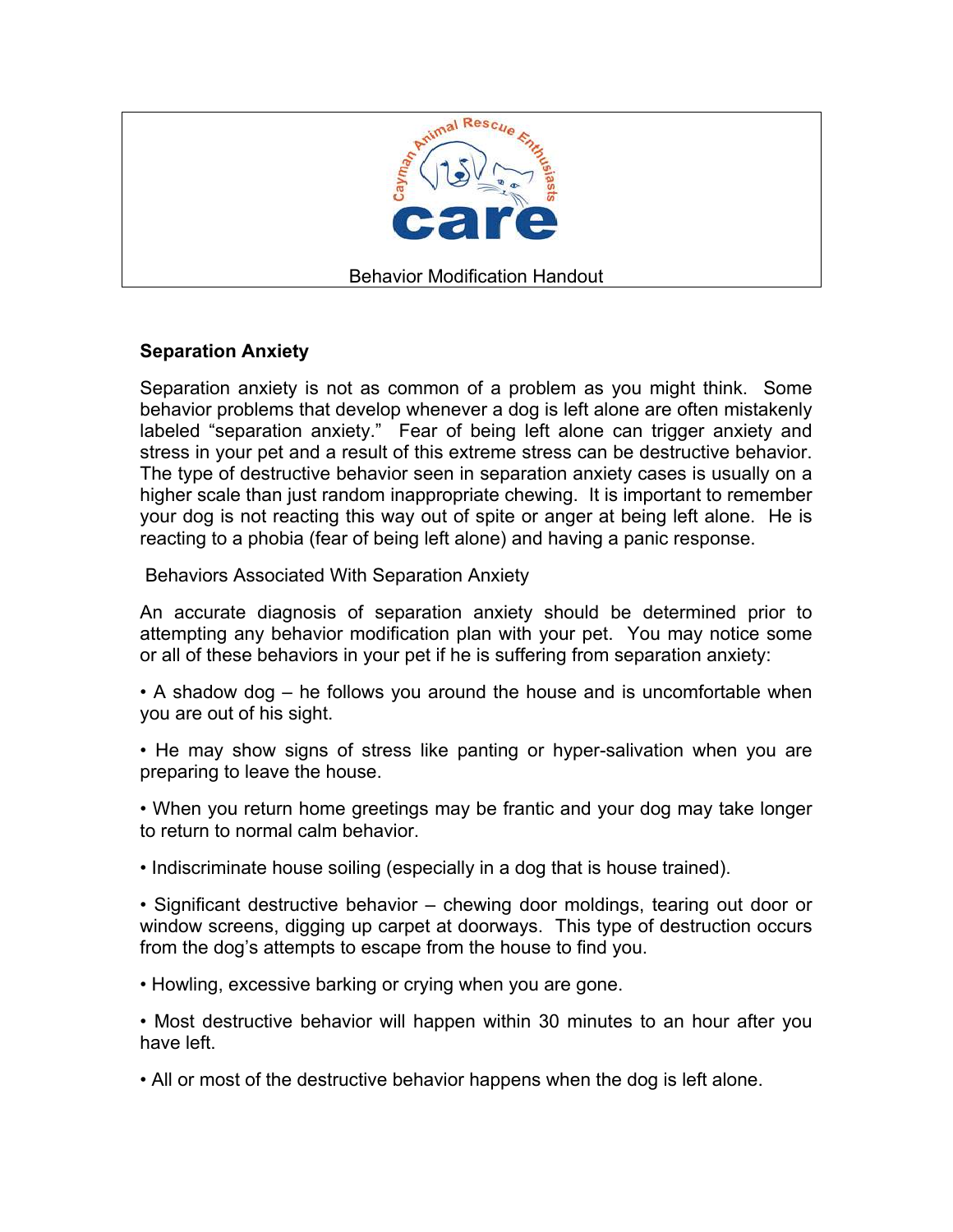Triggers or Probable Causes of Separation Anxiety Anxiety and stress can be triggered by certain conditions in your pet's environment.

• Moving into a new house or apartment, especially if significantly spatially different than his previous home.

• A change in schedule or routine.

• A visit to the veterinarian (hospital stay), boarding or other period of time that your pet is separated from you (separation may have been traumatic or scary).

• A change in the family – son goes off to college, another pet dies or someone new moves in.

• A dog that has been re-homed after living in a shelter environment.

There are many reasons that can be associated with the on- set of separation anxiety and we may never be able to identify them all. Your pet is unique and there are many fluctuating behaviors and events in his life that will influence how he deals with stress. It will be critical to decrease your pet's stress at being left alone in order to effectively deal with his separation anxiety issues.

Reducing Anxiety and Building Confidence

There are several exercises and training opportunities that you can practice with your pet. These exercises will help to reduce his stress and build his confidence while preparing him to better deal with being left alone.

• Strengthen basic obedience commands sit, down and stay. Teaching your dog this will enable you to work on increasing distance between you and your pet. He completes a sit, down and stays while you slowly back away. You will gradually work up to being able to leave the room for short periods of time.

• Practice unemotional hello's and goodbye's. Most owners actually can make matters worse by being very emotional and there-by reinforcing the anxious behavior. Hello and goodbye should be non-events. Ignoring the dog for several minutes and then only briefly acknowledging the dog when leaving or coming home.

• Mock departures are an extension of the unemotional hello and goodbye exercise. You should practice leaving the house for a couple of minutes and then returning. Gradually increase the time you are gone as the dog becomes less aroused by the activity. This will help to make the dog more comfortable with the idea that you are not leaving forever and you will be back.

• Mix it up! Change your departure routine frequently. Avoid always going through the same routine; get your keys, put your jacket on, grab your bag. Most of us have a set of things we do consistently when preparing to leave. Your dog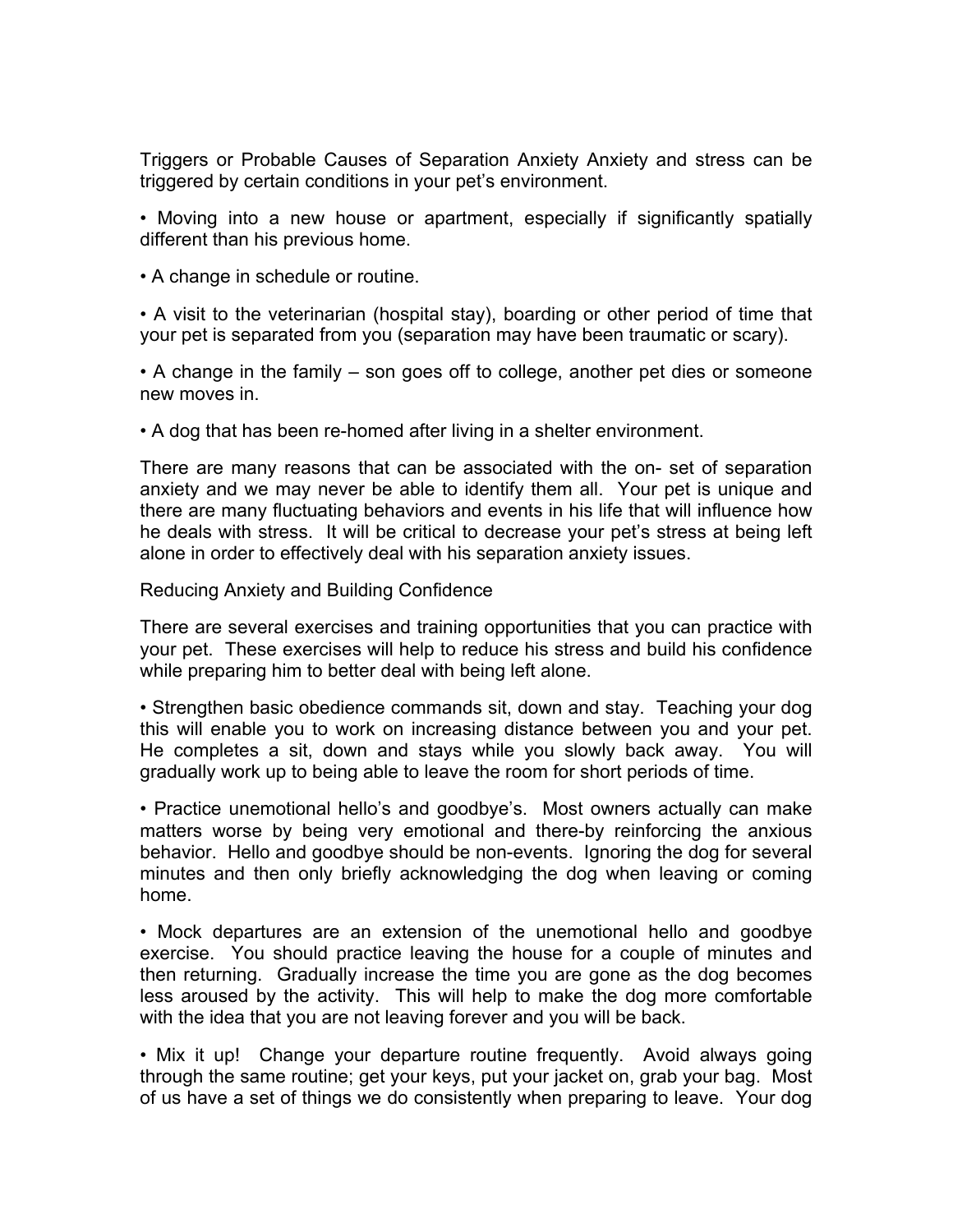will easily pick up on these cues and start to anticipate you leaving. This sets the stage for your dog to become anxious. You may also practice going through these cues and then just sitting down and not leaving at all. This will make departures less predictable for your dog. These types of exercises need to be repeated very frequently (10 or more times a day) and desensitizing your pet could take weeks.

There is no quick fix for separation anxiety.

• Leaving a TV or radio on to provide background noise can block out neighborhood noise like traffic, doors slamming, other dogs barking, that might stimulate your dog. It can also simulate normal household activity similar to when you are home. Avoid loud music or TV programs and make sure whatever you play is soft and soothing. This may only sooth a nervous dog and may not be helpful with severe cases of separation anxiety.

• Creating a stress free environment during training and a calm non-stimulating environment when you are gone is beneficial in reducing anxious behaviors. A cool, dimly lit and quite area can stimulate sleep cycles in your pet.

 • Provide interesting chew toys like KONG's, that you can stuff with treats or kibble. This can give your dog something to concentrate on rather than obsessing about you being gone. Again this may not be extremely helpful for a dog with severe separation anxiety.

• A trip to your veterinarian may be necessary. Your vet may be able to provide medication to assist you during your pet's training. Medicating your dog should never be considered as a singular approach to controlling separation anxiety but as a tool to help reduce your pet's stress. Your dog cannot learn if he is constantly freaked-out. There are medications available to lower the level of intensity of arousal and take the edge off enough so learning can take place.

Helping your dog cope with the phobia of being left alone requires time and patience. During the training process you might want to consider taking your dog to a doggie day care facility or having a friend or family member pet sit. If you are able to work out the details this can take a lot of the frustration out of a very difficult situation.

## Avoiding the Pitfalls

Please be careful when considering types of confinement for your dog. Dogs that suffer from separation anxiety often do not do well in the usual cage or crate system and could cause injury to them selves. Some trial and error may be necessary to determine what is best suited for your pet and his environment.

Using any type of punishment to control or reduce the problems associated with